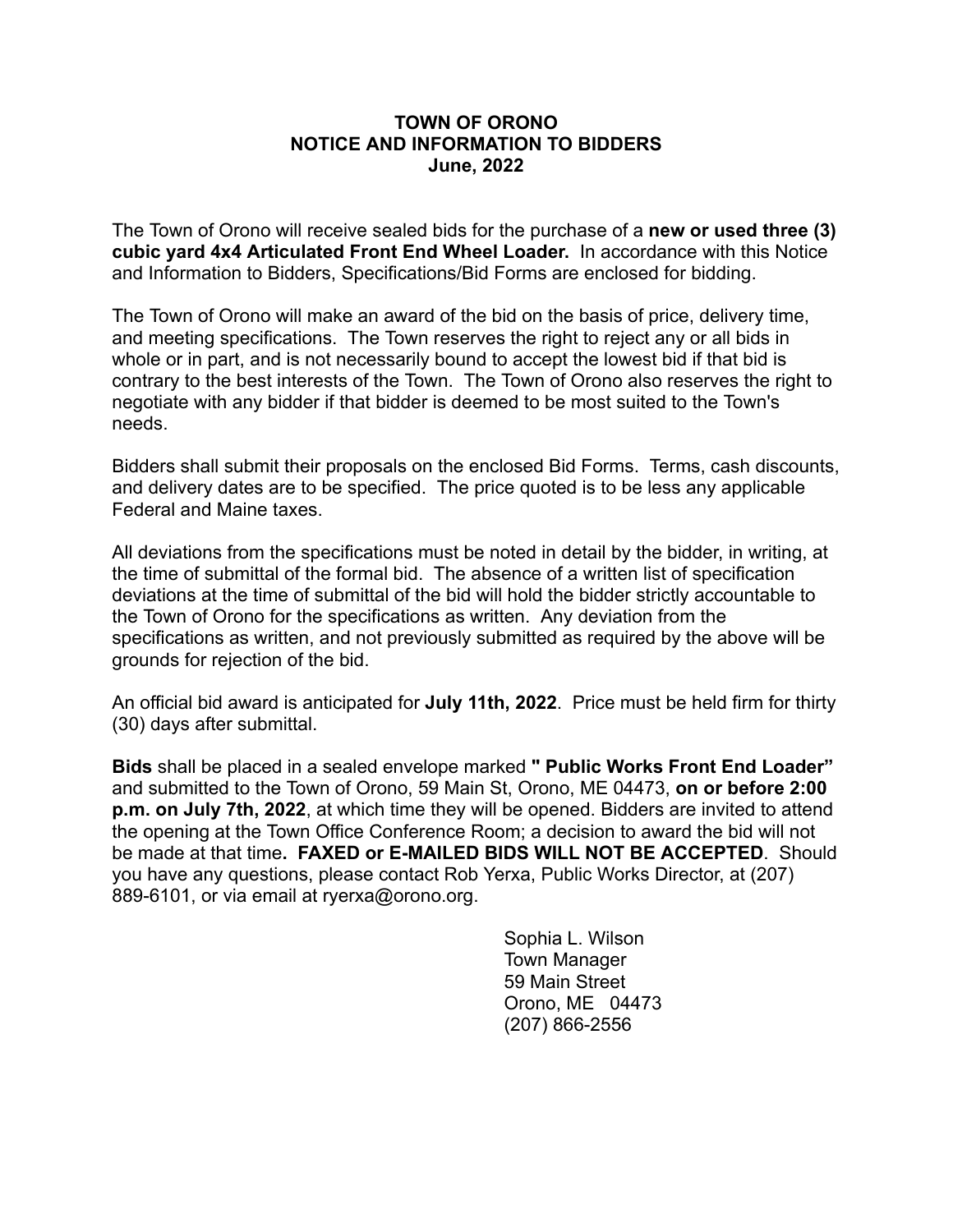### **Loader Specifications**

- Unit shall have a minimum SAE operating weight of 30,000 lbs.
- Tip load full turn at 23,000 lbs minimum.
- Z-bar linkage system with "bucket float" and "auto return to dig" modes.
- Auxiliary hydraulic lines to be plumbed to the boom cross tube.
- Hydraulic tank sight gauge.
- Unit shall be supplied with counterweights and center rear pin connector for towing.
- Engine to be a diesel with turbocharger.
	- o The unit shall have a minimum horsepower of 175 HP.
	- o Most up-to-date emissions system to meet State and Federal requirements i.e. Tier IV final.
	- $\circ$  Direct injection.
	- o 110V Engine block heater.
	- o Cold start aid.
	- o Diesel liquid exhaust system.
- Minimum 65 gallon fuel tank
- 4-wheel drive
- Differential lock/limited slip on front and conventional rear.
- Single petal foot throttle
- Heavy duty inboard or outboard planetary gear system on front and rear axles
- The unit shall have 20.5 x 25 radial mud and snow rated tires Michelin X Snoplus M + S or equal
- 12 / 24 volt electrical system with minimum 2 each heavy duty maintenance free batteries.
- Master electric disconnect switch at batteries.
- Minimum 65 amp alternator
- The unit shall have both front and rear full coverage wheel fenders that do not impede access to the engine compartment
- The unit shall have ride control function
- Brakes shall be wet disc type for all four wheels
- All exposed brake lines shall be stainless steel or other rust proof or rust proof coated material
- Equipped with travel mode or high gear with maximum sustained (up hill) travel speed no less than 25 mph

#### Cooling System

- Heavy duty design and construction with ample capacity for continuous high engine output under extreme temperatures and/or operating conditions
- Heavy duty metallic radiator guard
- All bolted metal construction
- Swing out radiator system for easy cleaning preferred

#### Cab Specs

- Cab shall be a sound suppressed R.O.P.S. cab that meets all applicable Federal, State, and OSHA regulatory requirements.
- Dash instruments shall include: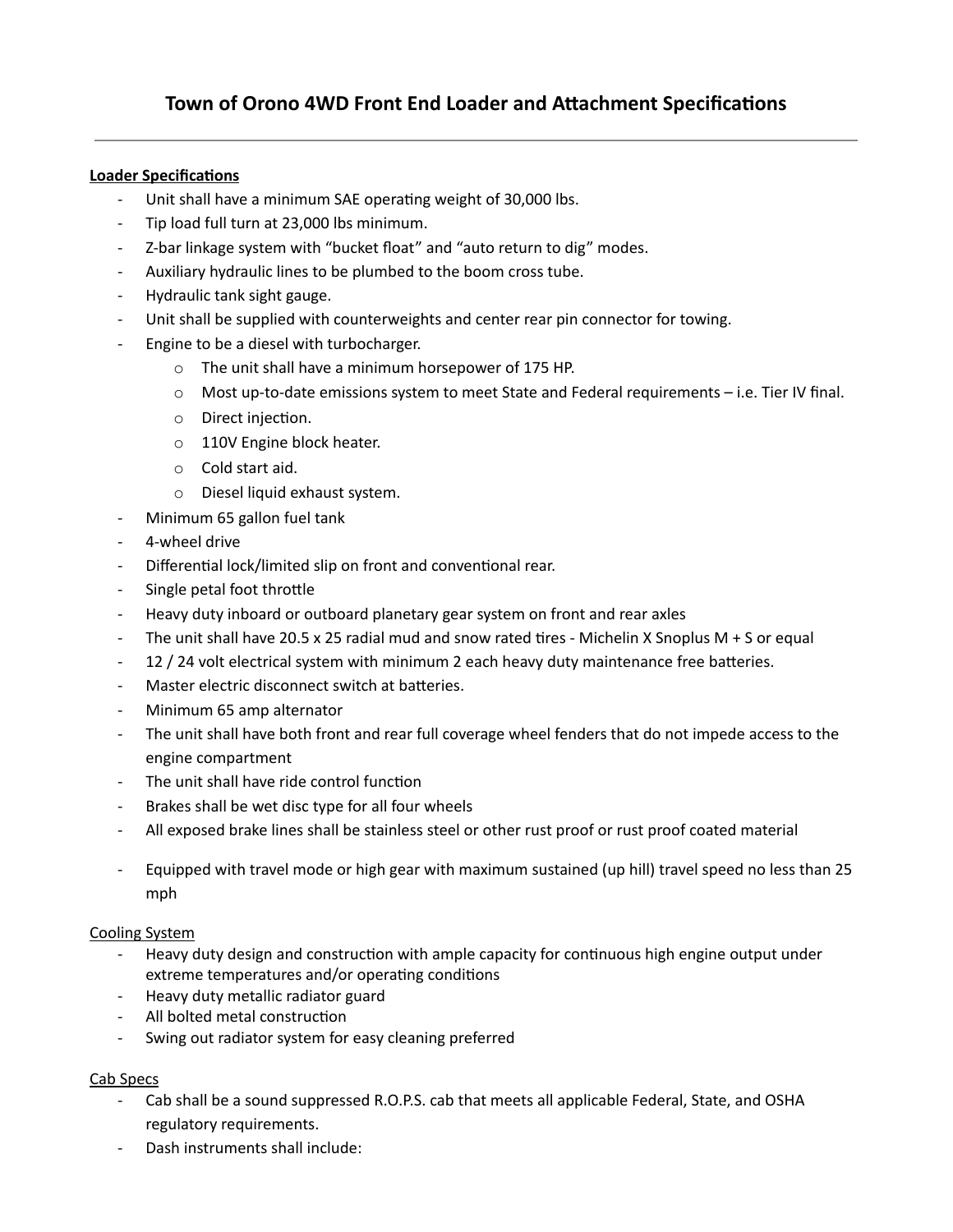- o Tachometer
- o Speedometer
- o Oil Temperature
- o Oil Pressure
- o Water Temperature
- o Volt Meter
- o Amp Meter
- o Fuel Gage
- o DEF level indicator
- 12 volt in-cab plug in adaptor auxiliary power outlet
- 24 to 12 volt (20 amp minimum) converter for 2-way radio attachment.
- Engine hour meter
- Backup alarm
- Color backup camera system with minimum 4" viewing screen
- Factory installed AM/FM Radio with bluetooth capability with factory installed speaker
- USB ports
- Electric horn
- Rubber floor mat.
- Sun visor
- Interior mirror
- Tilt steering wheel
- Exterior heated mirrors
- Cab fan
- Defroster / heater / air conditioner system with cab air filtration
- Heavy duty 2-speed front and rear window wipers with variable time delay
- Front and rear window washer systems.
- The air ride seat shall be adjustable with cloth material
- Dome light.
- The cab shall have at least four front and four rear high intensity working LED lights
- The unit must be equipped with headlights, brake lights, and directional signals as required for highway use
- The unit shall have two front and two rear green & amber LED strobe lights mounted in the light pockets.
- Fluid film rust proofing on the underside of the unit
- Wheel chock and holder
- 5 pound ABC fire extinguisher mounted in the cab or other easily accessible location as approved by Public Works

#### Miscellaneous

- Any computer controlled function must have the ability to be bypassed in order to obtain a "Limp Home" mode of travel.
- Auto engaging parking brake when the unit is shut down with key.
- Factory safety locks for articulating and boom joints to be included.
- Hydraulic system shall have a 4-function valve with push button controls to run the following attachments: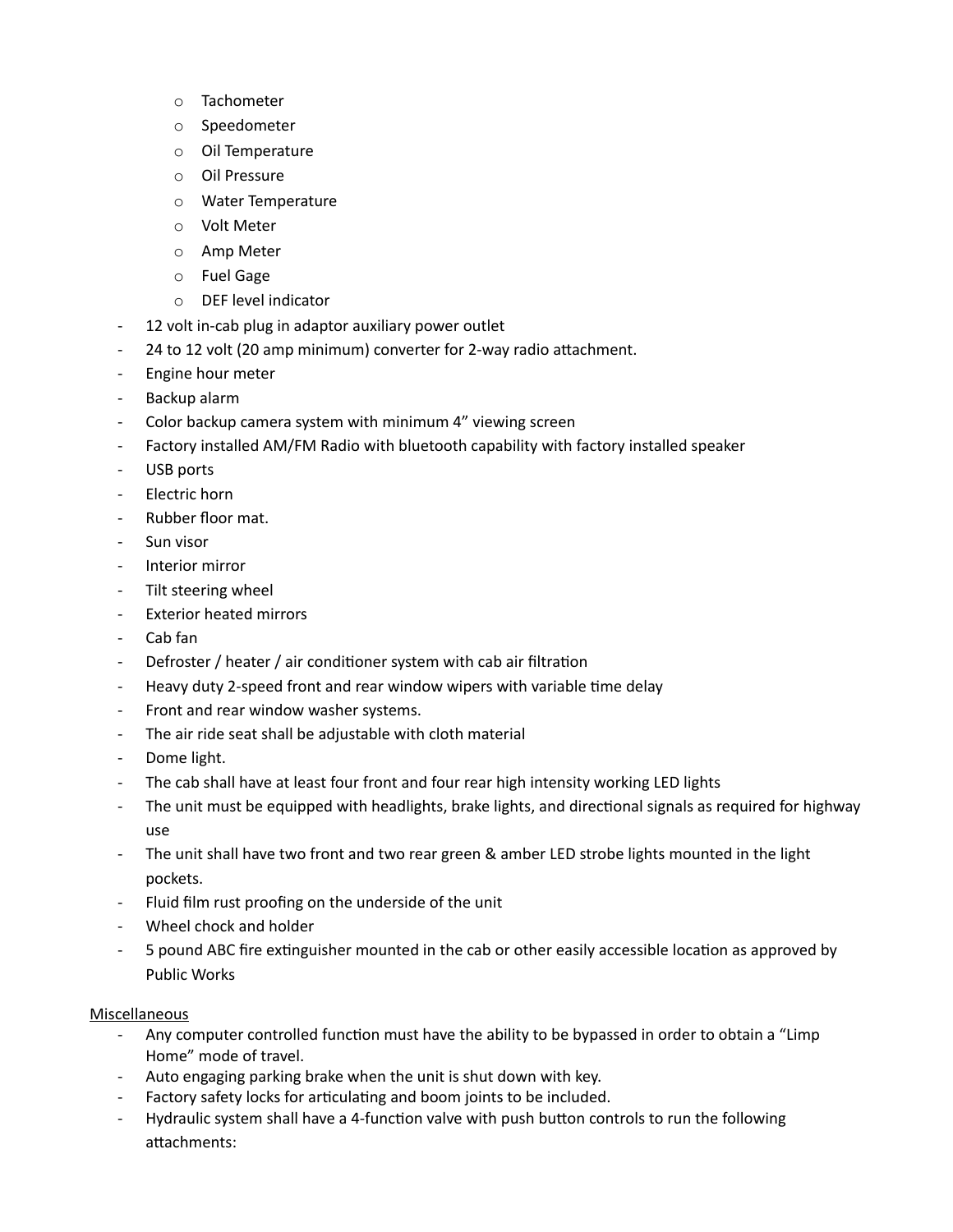- o Bucket
- $\circ$  V-plow (4-function scoop, V, left angle, right angle)
- $\circ$  Box Plow (2-function left and right angle)
- Unit shall be supplied with an in-cab controlled hydraulically actuated JRB Model adaptor/coupler to attach and detach attachments
- All filters and lube point shall be from ground level
- All pressurized filters to be spin-on type
- Included in the bid shall be one complete set of spare filters (air, oil, hydraulic and fuel) and first service provided on-site at 135 Kelley Road, Orono.
- Included in the bid shall be one complete set of spare belts
- Manuals shall include one (1) set of the following in both digital and print:
	- o Operator Manual
	- o Maintenance and Service manual
	- o Line chart
	- o Parts manual
- Mounted, lockable tool box (optional but preferred).
- Access ladders meeting OSHA safety requirements with lowest step mounted with flexible support material

#### **Attachment Specifications**

#### General Purpose Bucket

- Minimum 3.0 cubic yard capacity
- Suitable for gravel
- Bolt-on cutting edge
- Ability for hydraulic quick-connect

#### **General Requirements**

- Included in the bid shall be minimum 1 hour training for operators and 1 hour basic maintenance training for mechanics.
- Unit shall be delivered to the Town of Orono at 135 Kelley Road fully serviced; fluids full and ready to go.
- All steps to assemble the unit with the above items are the responsibility of the bidder.
- Statement of Warranty. Minimum five (5) year full coverage for powertrain required
- Statement of name and address of local Authorized Service Representative.